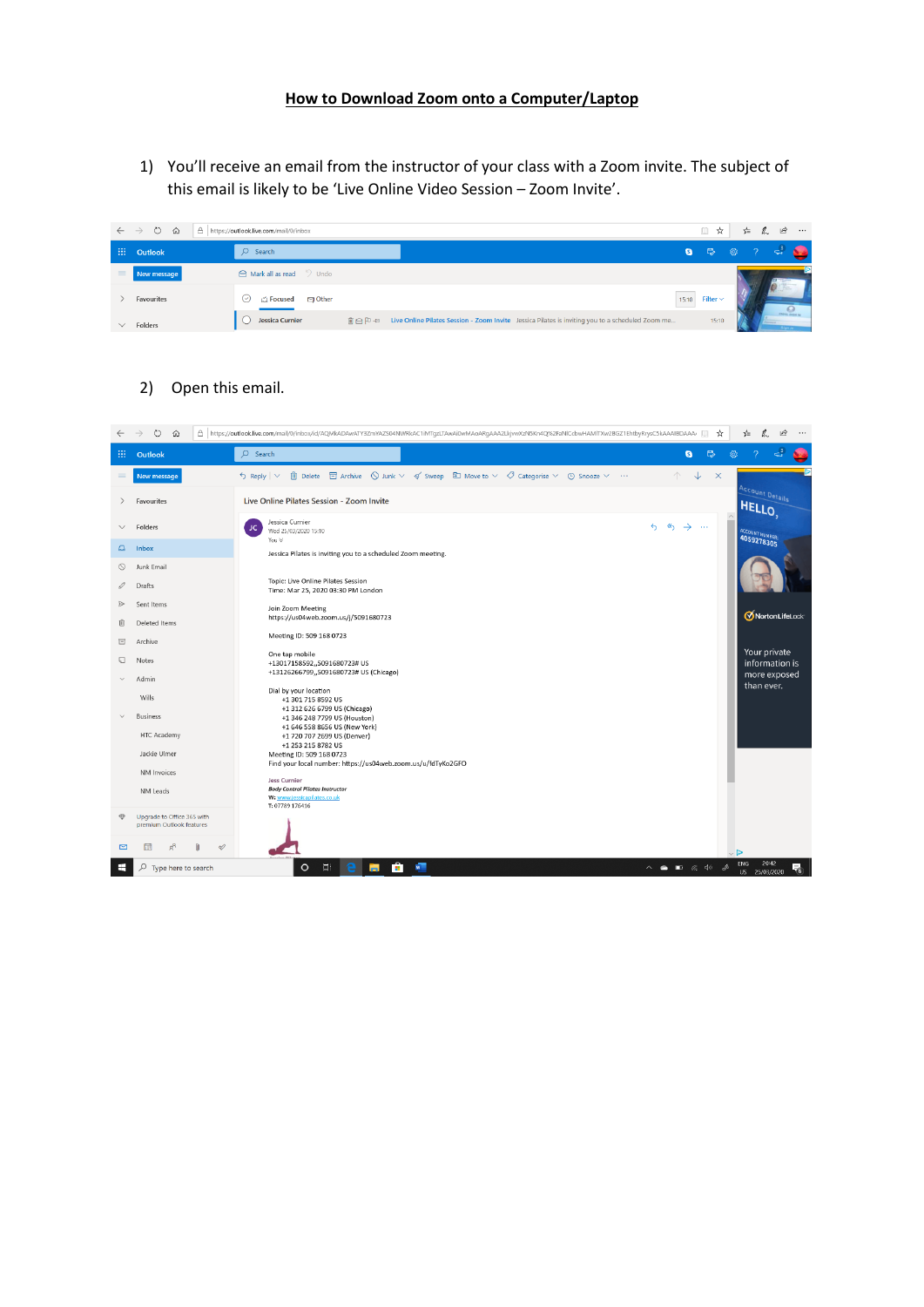3) In the body of the email you'll see the subtitle 'Join Zoom Meeting', under which is a link. Copy and paste or re-write this link into the URL of your internet browser and press enter.

| $\leftarrow$  | $\circ$<br>$\rightarrow$<br>⋒                       | A https://outlook.live.com/mail/0/inbox/id/AQMkADAwATY3ZmYAZS04NWRkAC1iMTqzLTAwAi0wMAoARqAAA2LkjvwXzN5Kn4Q%2FaNlCcbwHAMlTXw2BGZ1EhtbyRrysC5kAAAIBDAAA/                                                                                                                                                                                                                                                                                                                                                                                                                                                             | ☆                                                                                                    | $\mathbf{B}$<br>$\mathbb{Z}$<br>☆≡<br>$\cdots$        |  |  |  |  |
|---------------|-----------------------------------------------------|--------------------------------------------------------------------------------------------------------------------------------------------------------------------------------------------------------------------------------------------------------------------------------------------------------------------------------------------------------------------------------------------------------------------------------------------------------------------------------------------------------------------------------------------------------------------------------------------------------------------|------------------------------------------------------------------------------------------------------|-------------------------------------------------------|--|--|--|--|
| 田             | Outlook                                             | $O$ Search                                                                                                                                                                                                                                                                                                                                                                                                                                                                                                                                                                                                         | $\mathbb{R}$<br>$\theta$<br>ි                                                                        | ಳೆ<br>-2                                              |  |  |  |  |
| $\equiv$      | New message                                         | $\begin{array}{l} \text{ \bf \textcolor{blue}{\textbf{\textcolor{blue}{ii} \textcolor{blue}{\textbf{\textcolor{blue}{ii}}} \textcolor{blue}{\textcolor{blue}{\textbf{D}}} \textcolor{blue}{\textcolor{blue}{b}}} } \textcolor{red}{\textcolor{blue}{\textbf{E}}} } \textcolor{red}{\textcolor{blue}{\textbf{E}}} } \textcolor{red}{\textcolor{blue}{\textbf{E}}} } \textcolor{red}{\textbf{E}} } \textcolor{red}{\textbf{E}} } \textcolor{red}{\textbf{E}} } \textcolor{red}{\textbf{E}} } \textcolor{red}{\textbf{E}} } \textcolor{red}{\textbf{E}} } \textcolor{red}{$<br>$\frac{1}{2}$ Reply $\vert \vee \vert$ | $\downarrow$<br>个<br>$\times$                                                                        |                                                       |  |  |  |  |
|               | Favourites                                          | Live Online Pilates Session - Zoom Invite                                                                                                                                                                                                                                                                                                                                                                                                                                                                                                                                                                          |                                                                                                      | <b>Account Details</b><br>HELLO                       |  |  |  |  |
| $\checkmark$  | Folders                                             | Jessica Curnier<br>JC.<br>Wed 25/03/2020 15:10                                                                                                                                                                                                                                                                                                                                                                                                                                                                                                                                                                     | $\hat{\phantom{a}}$<br>$\leftrightarrow$<br>$\left\langle \leftarrow \right\rangle$<br>$\rightarrow$ | <b>ACCOUNT HUMBER</b>                                 |  |  |  |  |
| $\omega$      | <b>Inbox</b>                                        | You $\ll$<br>Jessica Pilates is inviting you to a scheduled Zoom meeting.                                                                                                                                                                                                                                                                                                                                                                                                                                                                                                                                          |                                                                                                      |                                                       |  |  |  |  |
| ◎             | Junk Email                                          |                                                                                                                                                                                                                                                                                                                                                                                                                                                                                                                                                                                                                    |                                                                                                      |                                                       |  |  |  |  |
| 0             | <b>Drafts</b>                                       | Topic: Live Online Pilates Session<br>Time: Mar 25, 2020 03:30 PM London                                                                                                                                                                                                                                                                                                                                                                                                                                                                                                                                           |                                                                                                      |                                                       |  |  |  |  |
| $\Rightarrow$ | Sent Items                                          | Join Zoom Meeting                                                                                                                                                                                                                                                                                                                                                                                                                                                                                                                                                                                                  |                                                                                                      | MortonLifeLock                                        |  |  |  |  |
| 面             | Deleted Items                                       | https://us04web.zoom.us/j/5091680723                                                                                                                                                                                                                                                                                                                                                                                                                                                                                                                                                                               |                                                                                                      |                                                       |  |  |  |  |
| 冒             | Archive                                             | Meeting ID: 509 168 0723                                                                                                                                                                                                                                                                                                                                                                                                                                                                                                                                                                                           |                                                                                                      |                                                       |  |  |  |  |
|               |                                                     |                                                                                                                                                                                                                                                                                                                                                                                                                                                                                                                                                                                                                    |                                                                                                      |                                                       |  |  |  |  |
|               | $\circ$<br>⋒<br>$\rightarrow$                       | C Search c New tab p address                                                                                                                                                                                                                                                                                                                                                                                                                                                                                                                                                                                       |                                                                                                      | $\mathbb{Z}$<br>$\overrightarrow{B}$<br>☆<br>$\cdots$ |  |  |  |  |
|               | <b>OM</b> Mail - Steve Blundell <b>K</b> Kit Spares |                                                                                                                                                                                                                                                                                                                                                                                                                                                                                                                                                                                                                    |                                                                                                      |                                                       |  |  |  |  |

- 4) You'll be redirected to the following page. Depending on the computer/laptop you're using you may find that you're required to do one of the following things:
	- a. Click the 'Run' button, as per the below.

| $\circ$<br>$\Omega$<br>△ https://us04web.zoom.us/j/5091680723<br>$\leftarrow$<br>$\rightarrow$ |                                                                                                                                                               | □ ☆               | $\mathfrak{B}$<br>$\cdots$<br>☆ 2 |
|------------------------------------------------------------------------------------------------|---------------------------------------------------------------------------------------------------------------------------------------------------------------|-------------------|-----------------------------------|
| zoom                                                                                           |                                                                                                                                                               | Support English - |                                   |
|                                                                                                | A download should start automatically in a few seconds.<br>If not, download here.                                                                             |                   |                                   |
|                                                                                                | Copyright @2020 Zoom Video Communications, Inc. All rights reserved.<br>Privacy & Legal Policies                                                              |                   |                                   |
|                                                                                                | What do you want to do with<br>Cancel<br>Zoom_o42l8sofizku_2c19090440835190.exe (76.3 KB)?<br>Run<br>Save<br>$\curvearrowright$<br>From: us04launcher.zoom.us | $\times$          | $①$ Help                          |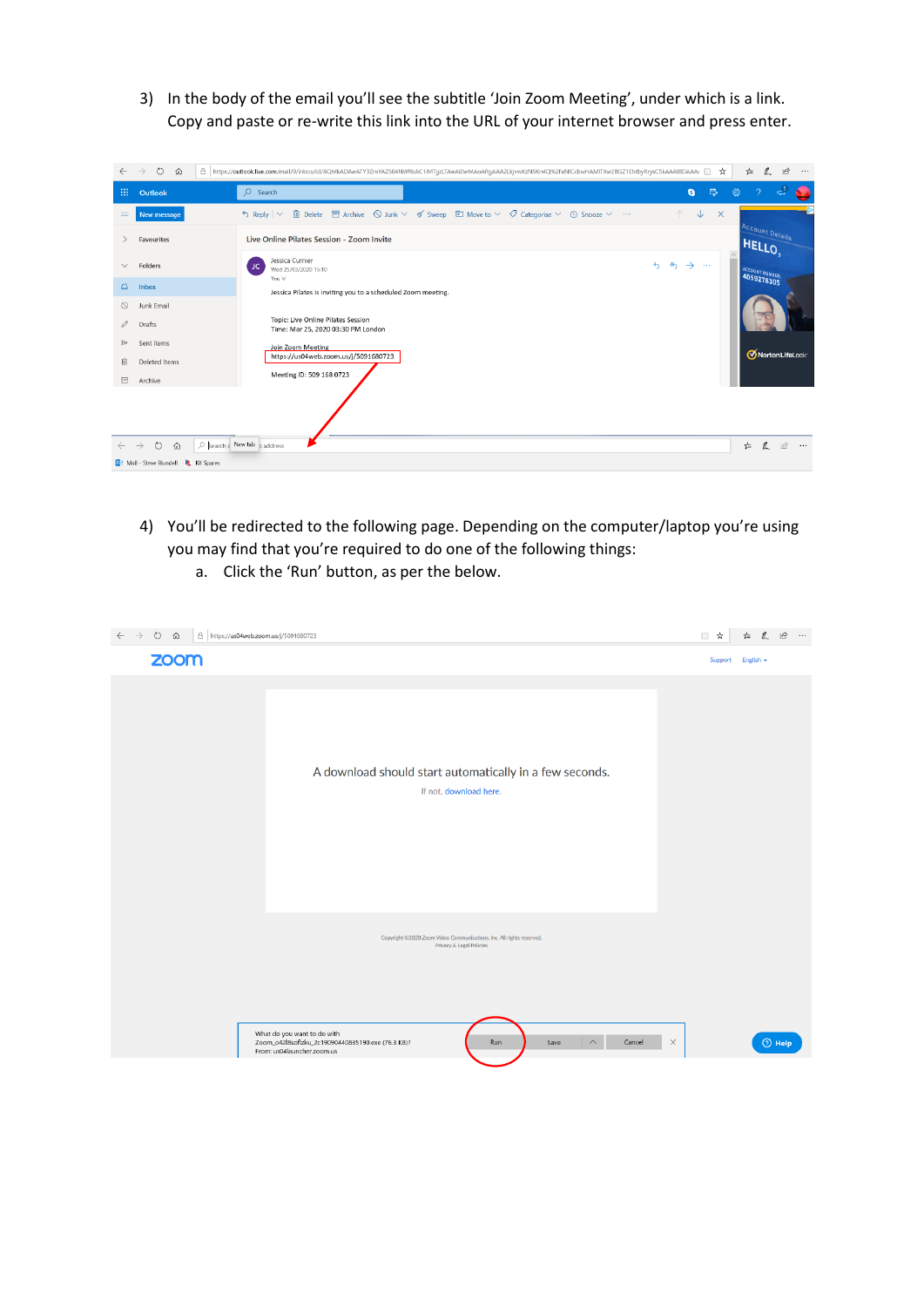b. Click on the box that appears in the bottom left-hand corner of the screen.



**NB:** If this automatic option doesn't appear on your screen, click on the 'download here' option in the middle of the screen, as per the below.